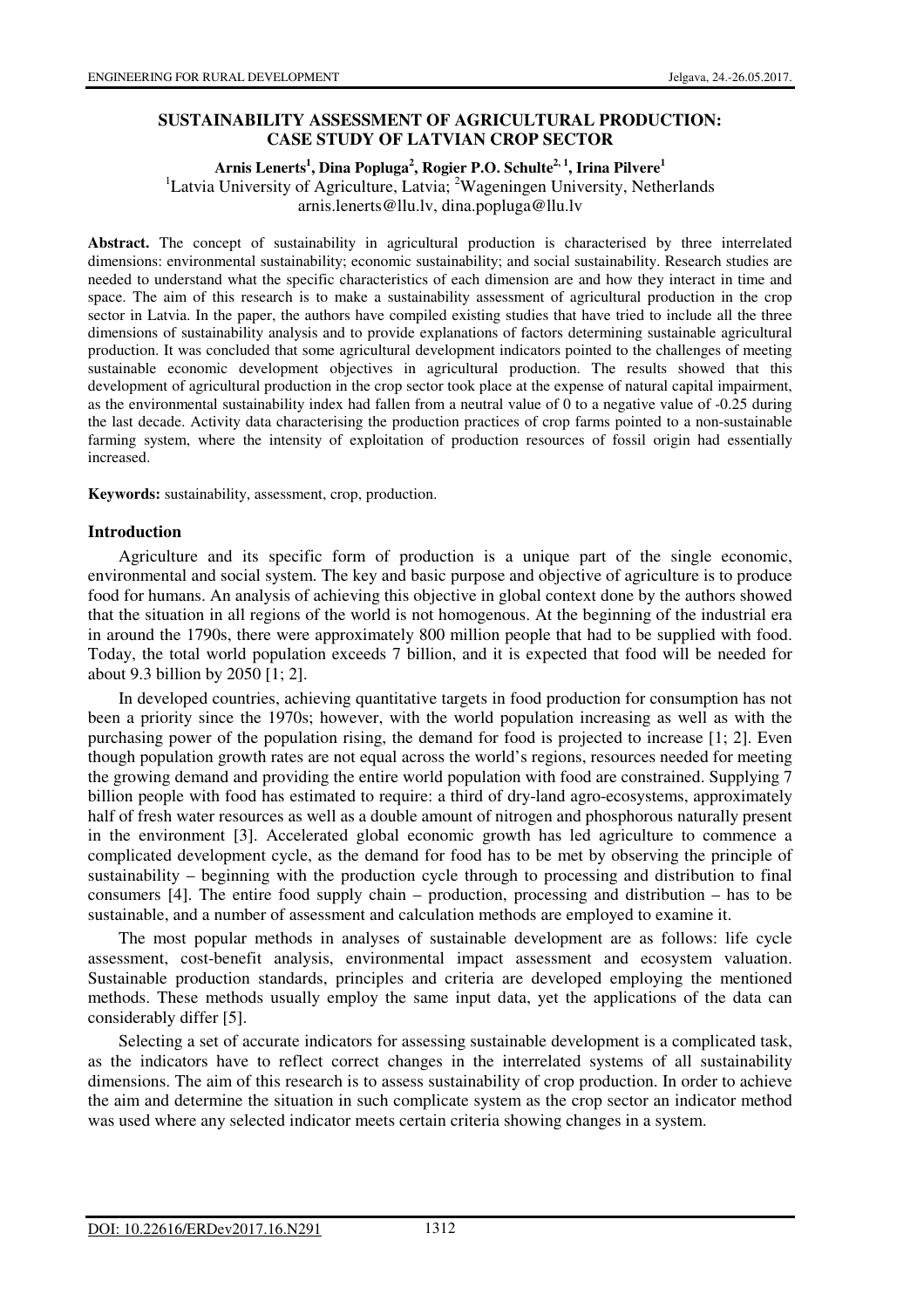## **Materials and methods**

The authors have used the publications and studies of foreign and Latvian scientists, reports and statistical data from Farm Accountancy Data Network (FADN) and Central Statistical Bureau of Latvia (CSB). The studies all applied accepted research methods in economics, i.e. monographic descriptive method, analysis and synthesis methods, as well as strong focus on the development of an approach for assessing sustainability in agriculture, which is described further.

Various research papers suggest diverse sets of indicators for assessing sustainability in agriculture. A research study on theoretical possibilities for assessing the sustainable intensification of agricultural systems found that up to 500 various indicators were suggested for sustainable intensification assessment. Of the indicators, 202 could be characterised as relating to social dimensions, 95 – to economic dimensions and 198 related to environmental assessment. Only the remaining five indicators might be considered to be ones showing other changes [6]. At present, a number of sets of indicators have been created and exist, which are employed as those measuring sustainability. A few of overall indicator systems are as follows: *Eurostat Sustainable Development Indicators* [7]*; 17 Sustainable Development Goals* [8]; *OECD Agri–environmental Indicators* [9]; *OECD Green Growth Indicators* [10]; *OECD Better Life Index* [11]; *OECD Well–being indicators*  [12]; *Environmental Performance Index* (EPI) [13]; *Ecological Footprint* [14]; *Living Planet Index* (LPI) [15]. However, indicator systems that are suitable for measuring sustainability at farm level can be mentioned the following: Sustainability indicators for the Farm Accountancy Data Network (FADN) network [16]; Indicators of sustainability at farm level by dimension of [17].

Based on an analysis of such information, the authors believe that targets and a set of indicators have to be defined for agricultural development in Latvia, which would be consistent with the marginal values of natural, financial, human and manufactured capital. At national macroeconomic level, a combined, synthetic indicator or an index that would best show changes in capital of each type exploited in production has to be used to assess sustainable intensification in agriculture. An assessment of sustainable intensification in crop farming is performed employing a four-step methodology: (1) identification and definition of causes of an activity; (2) definition of appropriate sustainability indicators; (3) definition of sustainable intensification indexes; (4) identification of effects on sustainable development. Based on the definition of sustainable agricultural intensification, the authors have assumed what the dynamics of change in the indicators of each type of capital should be. The basic idea of sustainable agricultural intensification is to increase the productivity of land resources, while enhancing environmental management. There are three types of expression of sustainable intensification: "soft" sustainable intensification where the environmental impacts increase at a rate that is lower than the increase in well-being/ economic activity; "medium" sustainable intensification where the environmental impact is kept stable in the face of growing economic activity/ well-being (e.g., the case of Irish milk production, which is growing, and GHG emissions, which are flat-lining); "hard" sustainable intensification where the environmental impacts decrease at the rate that is equal or faster than the increase in well-being/ economic activity.

This means that a combination of the factors of production exploited in agricultural production is not the same for all agricultural management systems and industries, therefore unified and comparable indicators for assessing diverse systems have to be defined to assess sustainable agricultural development. The indicators showing change in the value of capital have to be: appropriate, reliable, accurate, comparable, and easy to interpret and based on good quality/ credible input data. The process of selection and calculation of indicators is presented in Figure 2. In selecting an indicator, one can use: direct output data (e.g. GHG emissions from crop farming); a ratio or a coefficient (e.g., the share of GHG emissions from crop farming in total agricultural emissions); a relative indicator (e.g., GHG emissions per kg protein or per kJ food).

According to the scientific literature, the key causal relationships of activities in crop farming that affect sustainable intensification are as follows:

- economic: profitability; diversification of economic activity; financial and resource autonomy; stability of economic activity;
- social: working and living conditions on agricultural holdings; application of best farming practices; production of socially responsible products;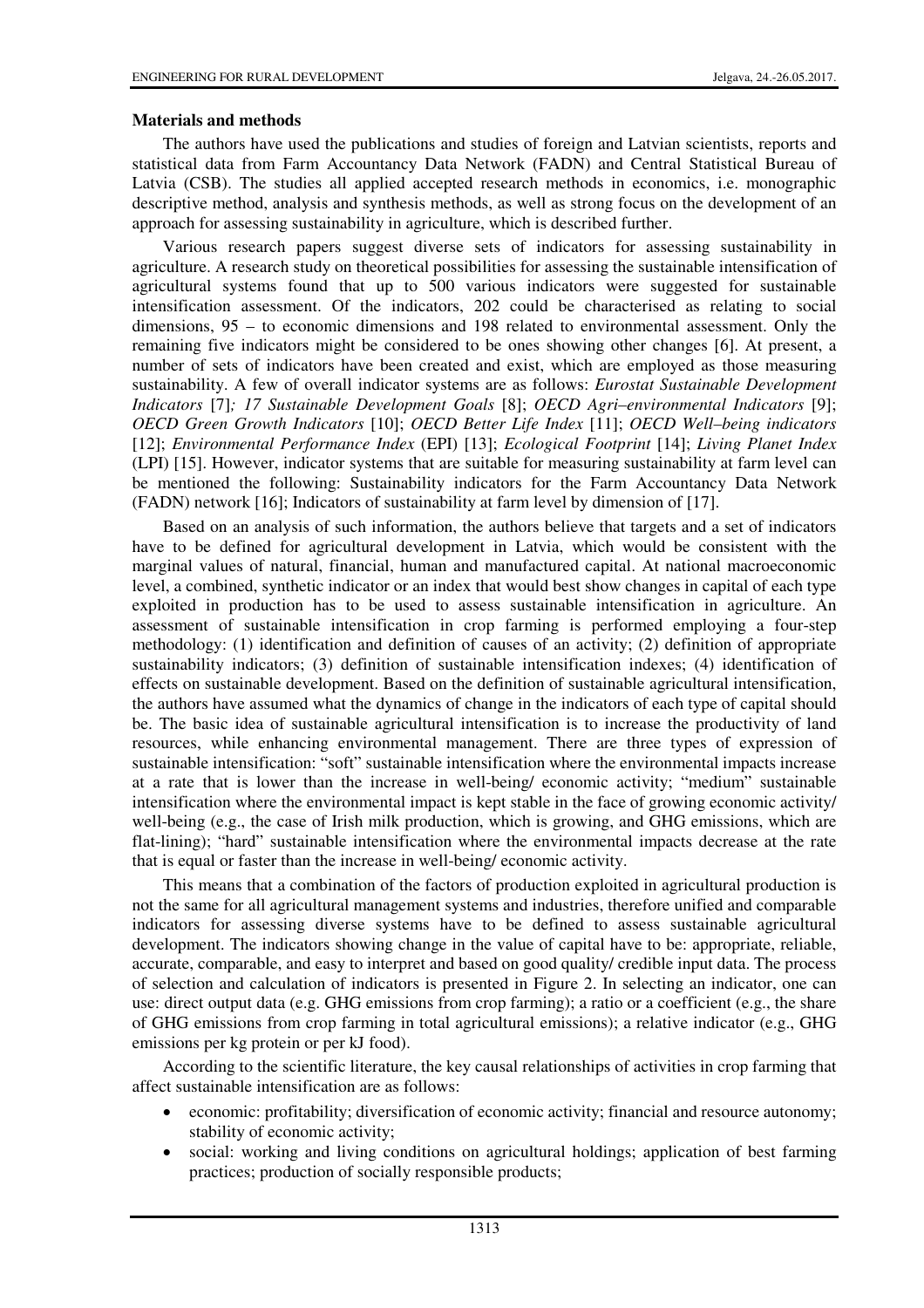- environmental: fertilisers and plant protection products applied; agricultural land tillage; renewable energy sources; agricultural land quality control; biodiversity, GHG emissions;
- technological/ innovation: change of technological processes and equipment; development of products; learning.



*Source: authors' construction* 



## **Results and discussion**

Sustainable agricultural intensification in Latvia has to be socially just and ecologically and economically viable, achieving the objective of producing sustainable agricultural produce. In view of the global context of production of agricultural products, the agriculture of Latvia has to be ready for new challenges, considering the products produced in the context of sustainability. It is necessary to assess agricultural production by sustainability category in order to adapt it for sustainable development [18]. According to the research aim set, the assessment of sustainable intensification in crop farming basically involves the identification of changes in indicators and of measures to be introduced by agricultural holdings to ensure their development is sustainable. By employing the assessment method developed, it is possible, for example, to identify indicator values after GHG emission reduction measures have been introduced in agriculture, compared with the situation if no such measures are implemented. The assessment of sustainable agricultural intensification integrates all the sustainability dimensions, and present and future benefits are identified at farm microeconomic level [19]. The authors, selecting the best indicators, defined six key necessary characteristics of sustainable development:

- change in development have to be a positive value oriented towards the future;
- all the key sustainable intensification factors are assessed and their interrelations are analysed;
- interdependence of economic, social, environmental and technological/innovation factors is determined;
- compromises among the factors are minimalized:
- factor effectiveness is assessed taking into account human needs for sustainability;
- methodology for assessment is simple and comprehensible for all stakeholders involved.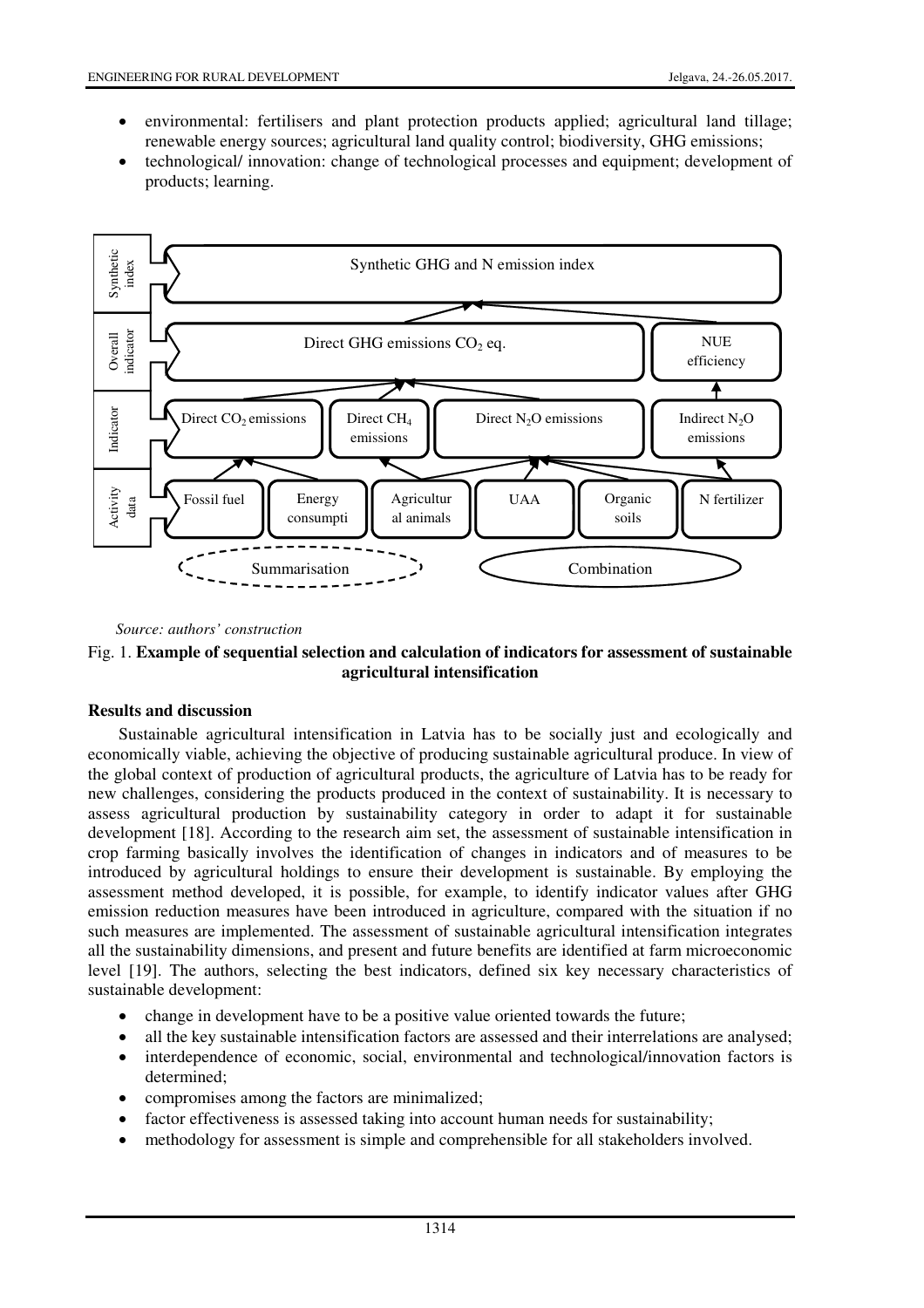Initially, the selection of indicators for each group of sustainability factors was based on research studies available in the scientific literature. For performing the selection, summarisation, calculation and interpretation of indicators at farm level, a number of methods have been suggested: RISE [20]; SAFE [21]; MOTIFS [22]; SOSTARE [23], as well as a method suggested by M.N. Thieverges [24]. Of all the examined theoretical methods for analysing indicators, the authors chose the method for assessment of agricultural and environmental sustainability developed by Van Cauwenbergh, which involves performing an assessment at four levels, and its sequence is presented in Table 1. A unified list of the most necessary indicators appropriate for the conditions in Latvia was developed according to the above-mentioned characteristics of sustainable development. A methodology "*Sustainability Indicators: Measuring the Immeasurable*?" developed by S. Bell and S. Morse [25] as well as a research study on sustainability assessment by employing FADN indicators conducted in the EU Member States [16] were used when assessing the appropriateness of every indicator.

Table 1

| <b>Change</b><br>in<br>capital       | <b>Factor's function</b><br>for change in<br>capital | <b>Criterion</b>                                                                                                                                                                                   | <b>Indicator</b>                                                                                                                      |
|--------------------------------------|------------------------------------------------------|----------------------------------------------------------------------------------------------------------------------------------------------------------------------------------------------------|---------------------------------------------------------------------------------------------------------------------------------------|
| ecosystem services and goods<br>Agro | Economic<br>function                                 | Farm revenue; reduced dependence on<br>support payments; reduced agricultural<br>production risks.                                                                                                 | Revenue from agricultural<br>produce; agriculture as a % of<br>GDP; insured UAA.                                                      |
|                                      | Social function                                      | Enhancement of work conditions; provision<br>of jobs in rural areas; generational continuity<br>on farms; farm revenue from non-<br>agricultural activities                                        | Employment in agriculture;<br>risk to abandon agricultural<br>activity; economic dependence<br>on primary agricultural<br>production. |
|                                      | Environmental<br>function                            | Preservation of biodiversity; soil quality<br>maintenance; reduction of emissions into the<br>environment; optimisation of use of fossil<br>energy resources; maintenance of biotope<br>diversity. | Farm type; crop rotation in the<br>UAA; N application balance;<br>plant protection products;<br>energy consumption balance.           |
|                                      | Innovation/<br>technological<br>function             | Agricultural production; production<br>technology exploited; build-up of new<br>knowledge.                                                                                                         | Investment in new machinery;<br>the area under papilionaceous<br>plants; agricultural processing.                                     |

#### **Levels for assessment of agricultural sustainability**

*Source: authors' construction based on [21]*

Using the system of levels for assessment of indicators, change in the values of the agroecosystem services and goods created by all the types of capital is assumed to be the starting point. Certain criteria, from which indicators are derived and which influence a function, are set for any change in capital of each type at the next level.

The list contained 44 indicators that were appropriate for sustainability criteria assessment. The purpose of the assessment was to identify sustainable agricultural intensification at farm-level; therefore, the next step performed in the selection of indicators involved examining potential databases. There were two alternatives in the acquisition of data – to use the data of the FADN or the CSB. Both databases were representative; the indicators were regularly updated and statistically credible. The data grouped by farm economic size and by farm type in the FADN database were more consistent with the research task. Some data were acquired from the CSB and national inventory reports (NIR), and the authors did necessary indicator calculations. The number of indicators needed for the assessment of development had to be reduced, which considerably simplified the interpretation of results. The number of indicators was reduced by performing a correlation analysis between the indicators of one group, and an indicator was excluded from the list if its correlation coefficient was higher than 0.9 and it represented an identical causal relationship in the factor group. After the assessment was completed, the final list of indicators for the factors of sustainable intensification consisted of: five indicators for the economic factors, five for the social factors, five for the environmental factors and five indicators for the technological/innovation factors. Table 2 presents the indicators for each factor group and the development trajectory of every indicator.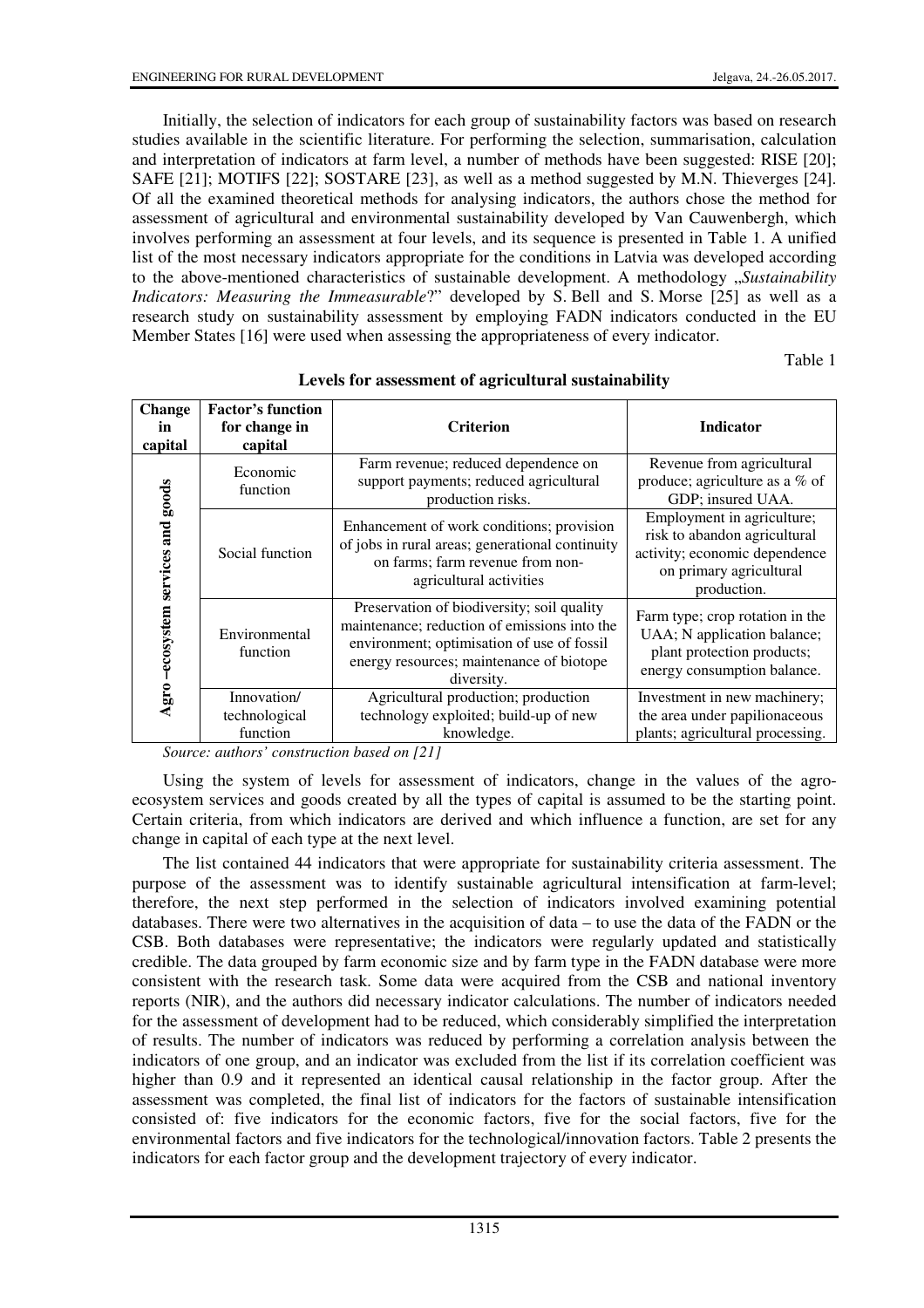#### Table 2

|                                                           |                 |                                               |                                                                                                       |                                                       | <b>Change</b>                                                |
|-----------------------------------------------------------|-----------------|-----------------------------------------------|-------------------------------------------------------------------------------------------------------|-------------------------------------------------------|--------------------------------------------------------------|
| Indicator<br>code                                         |                 | Indicator                                     | Parameter                                                                                             | <b>Measurement</b><br>unit                            | ( $\uparrow$ increased;<br>$\rightarrow$ doesn't<br>changed; |
|                                                           |                 |                                               |                                                                                                       |                                                       | $\downarrow$ decreased)                                      |
| Economic sustainability<br>indicators                     | EK4             | <b>UAA</b> productivity                       | Crop output per ha of<br>total UAA                                                                    | $EUR·ha^{-1}$                                         | ↑                                                            |
|                                                           | EK <sub>7</sub> | Diversification of<br>economic activity       | Proportion of the area<br>under wheat and rapeseed                                                    | $\%$                                                  |                                                              |
|                                                           | EK <sub>9</sub> | Labour productivity                           | Crop output per employee<br>in crop farming                                                           | EUR per<br>employee                                   |                                                              |
|                                                           | EK<br>10        | Financial stability of an<br>enterprise       | Support payments as a %<br>of total revenue                                                           | $\%$                                                  | ↓                                                            |
|                                                           | EK<br>12        | Utilised agricultural area                    | Unfarmed agricultural<br>area as a % of the total                                                     | $\%$                                                  |                                                              |
| Social sustainability<br>indicators                       | SO <sub>5</sub> | Retention of jobs in<br>rural areas           | Full-time employees per<br>100 ha of UAA                                                              | employees per<br>100 ha                               |                                                              |
|                                                           | SO <sub>6</sub> | Creation of jobs in rural<br>areas            | Proportion of revenue<br>from agricultural                                                            | $\%$                                                  | $\uparrow$                                                   |
|                                                           | SO <sub>9</sub> | Social responsibility of<br>an enterprise     | Proportion of social<br>security contributions in                                                     | EUR per<br>employee                                   | $\rightarrow$                                                |
|                                                           | SO<br>12        | Social exclusion risk                         | Ratio of the unemployed<br>to the employed in rural                                                   | $\%$                                                  | $\rightarrow$                                                |
|                                                           | SO<br>13        | Employment                                    | Number of agricultural<br>employees                                                                   | $\%$                                                  | $\rightarrow$                                                |
| sustainability indicators<br>Environmental                | VI <sub>1</sub> | Emission intensity in the<br>agro - ecosystem | Fertilisers consumed in<br>crop farming per ha                                                        | EUR·ha <sup>-1</sup>                                  |                                                              |
|                                                           | VI <sub>2</sub> | GHG emissions in crop<br>farming              | $N_2O$ , CH <sub>4</sub> and CO <sub>2</sub> direct<br>emissions from the UAA<br>into the environment | Gg                                                    |                                                              |
|                                                           | VI <sub>6</sub> | Environment-friendly<br>management system     | Proportion of the<br>organically farmed area in                                                       | $\%$                                                  | $\uparrow$                                                   |
|                                                           | VI <sub>9</sub> | Soil enhancement                              | Application of manure in<br>crop farming                                                              | $\mathbf{t}\!\cdot\!\mathbf{h}\mathbf{a}^{\text{-}1}$ | ↑                                                            |
|                                                           | VI<br>10        | Preservation of<br>biodiversity               | Application of plant<br>protection products in                                                        | $EUR·ha^{-1}$                                         | T                                                            |
| Innovation/technological<br>ors<br>sustainability indicat | TI <sub>1</sub> | Development of crop<br>products               | Proportion of the area<br>under papilionaceous<br>plants in the total UAA                             | $\%$                                                  |                                                              |
|                                                           | TI <sub>2</sub> | Development of crop<br>processing             | Proportion of expense on<br>crop processing in the                                                    | $\%$                                                  | ↑                                                            |
|                                                           | TI <sub>3</sub> | Innovations in<br>production technologies     | Proportion of expense on<br>machinery purchase in the                                                 | $\%$                                                  | $\rightarrow$                                                |
|                                                           | TI <sub>4</sub> | Innovations in the<br>system of production    | Farm-produced manure<br>per ha of UAA                                                                 | EUR·ha <sup>-1</sup>                                  | $\uparrow$                                                   |
|                                                           | TI <sub>5</sub> | Innovations in<br>production processes        | Farm-produced seed per<br>ha of UAA                                                                   | $EUR·ha-1$                                            | $\rightarrow$                                                |

*Source: authors' construction*

The factor indicators acquired have to be assessed at the next stage of development of the indicator system in order to identify their relative weight of importance. Each indicator was sequentially compared with the others. Using Formula 1, the importance or relative weight was calculated for each indicator:

$$
S_i = \frac{p_{\text{max}} - p_i + 1}{\sum_{i=1}^n p_i} \tag{1}
$$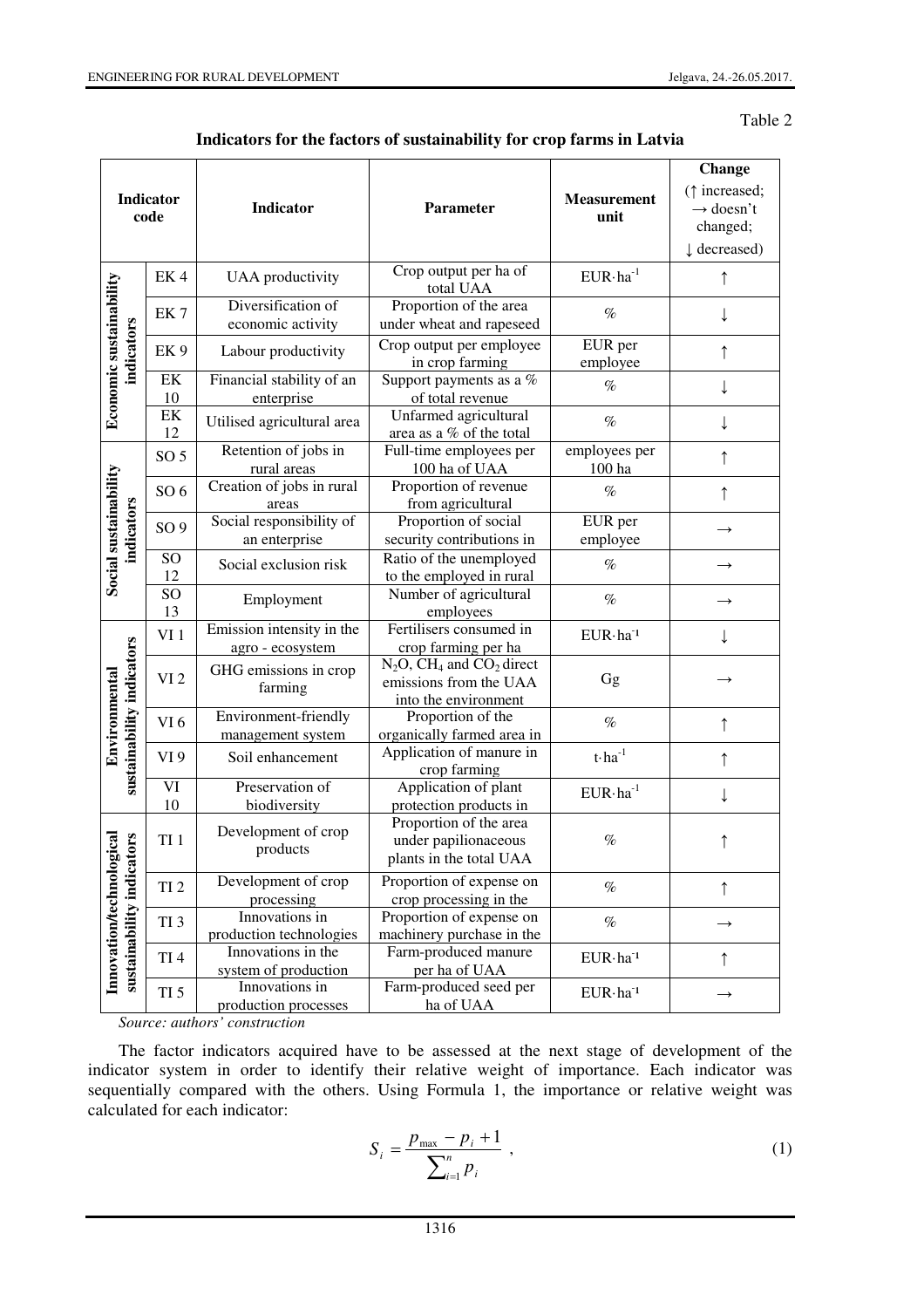where  $S_i$  – weight of *i*-th indicator,

 $P_i$  – number of advantages for *i*-th indicator.

The weight for the number of advantages for each indicator shows the relative weight of its importance in the range from 0 to 1. Then the relative weight of each factor's importance was calculated according to the equation. The calculated weights of the indicators of sustainable intensification in crop farming are summarised in Table 3.

Table 3

| Indicator weights for the factors of sustainability for crop farms in Latvia |                                            |                                      |  |  |  |
|------------------------------------------------------------------------------|--------------------------------------------|--------------------------------------|--|--|--|
| <b>Indicator</b><br>code                                                     | <b>Indicator</b>                           | Calculated indicator<br>weight $S_i$ |  |  |  |
| EK4                                                                          | UAA productivity                           | 0.08                                 |  |  |  |
| EK <sub>7</sub>                                                              | Diversification of economic activity       | 0.06                                 |  |  |  |
| EK <sub>9</sub>                                                              | Labour productivity                        | 0.07                                 |  |  |  |
| <b>EK10</b>                                                                  | Financial stability of an enterprise       | 0.08                                 |  |  |  |
| SO <sub>5</sub>                                                              | Retention of jobs in rural areas           | 0.06                                 |  |  |  |
| SO <sub>6</sub>                                                              | Creation of jobs in rural areas            | 0.03                                 |  |  |  |
| SO <sub>9</sub>                                                              | Social responsibility of an enterprise     | 0.10                                 |  |  |  |
| VI <sub>1</sub>                                                              | Emission intensity in the agro - ecosystem | 0.10                                 |  |  |  |
| VI 10                                                                        | Preservation of biodiversity               | 0.10                                 |  |  |  |
| VI 6                                                                         | Environment-friendly management system     | 0.04                                 |  |  |  |
| TI <sub>1</sub>                                                              | Development of crop products               | 0.10                                 |  |  |  |
| TI <sub>3</sub>                                                              | Innovations in production technologies     | 0.10                                 |  |  |  |

*Source: authors' construction*

In the next step, the indicators were normalised, the key purpose of which was to make the indicator values comparable, as the range of the factor values was very broad and they were expressed in incomparable units of measurement. Owing to normalisation, the initial units of measurement disappear and the diverse indicators become mutually comparable. The normalised indicator values for the factors of sustainable intensification in crop farming, *R<sup>i</sup>* , were calculated for six farm groups of various economic sizes, which represented 347 agricultural holdings that specialised in field crops.

TI 4 Innovations in the system of production 10.08

The sustainable intensification development index, IA, was calculated by Formula 2. There were used the weights for each factor indicator and the normalised values of each indicator calculated earlier. To perform a comparison, the development index was calculated for every economic size group using the data for 2005 and 2015.

$$
IA_i = \sum_{i=1}^n S_i R_{ig} \,, \tag{2}
$$

Total  $\sum = 1$ 

where  $IA_i$ – sustainable intensification development index for the *i*-th farm group,

 $S_i$  – weight for *i*-th sustainability indicator,

 $R_{ig}$  – value of *i*-th normalised indicator for the *g*-th farm group.

In the calculations of the IA index, the indicator values were summed according to the trajectory defined in Table 2. If an indicator has to increase in value, the plus (+) sign is used, whereas if the indicator has to decrease the minus (-) sign is used. The IA indexes calculated for crop farms and broken down by group of economic, social, environmental and innovation/technological factors are presented in Figure 2.

The data analysed show differences in development among the farm groups of various economic sizes. The group of large farms has intensified the agricultural production process, yet the impact on the environment has increased. With the economic processes continuing in rural areas that result in increases in the physical size (managed UAA) and the economic size, the impact on the rural environmental is going to increase, which contradicts the principles of sustainable development.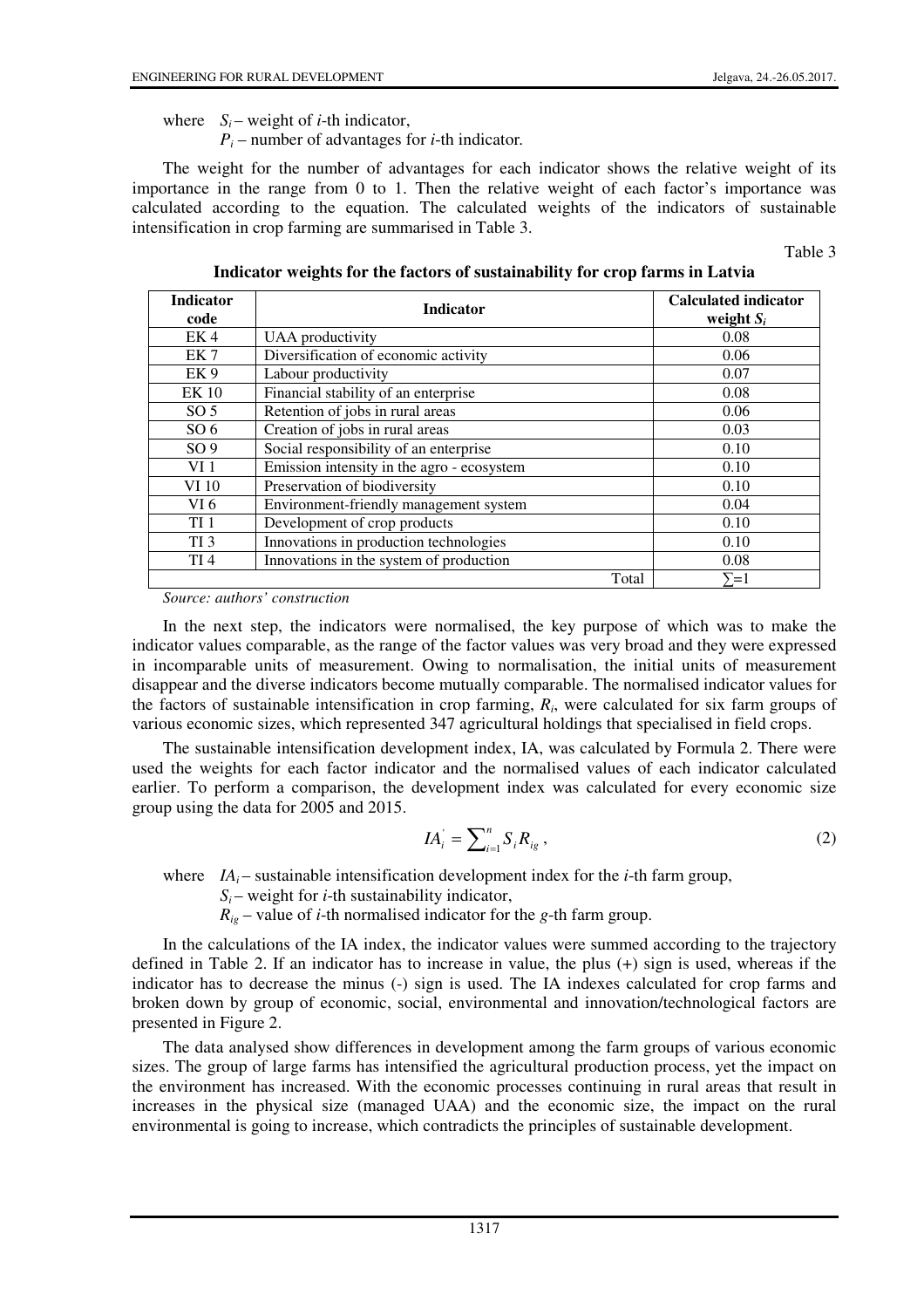

□ Innovation/ technological sustainability index ■ Social sustainability index

*Source: authors' calculations after FADN data* 

## Fig. 2. **Sustainable intensification development index for crop farms representing different economic sizes (thsd. EUR) in Latvia, 2015**

## **Conclusions**

- 1. Sustainability assessment of crop sector has showed that in 2015 average Latvian crop farm meets innovation and social sustainability, which means that such indicators as – retention of jobs, creation of jobs in rural areas, social responsibility of an enterprise, development of crop products, innovations in production technologies and in the system of production – shows positive changes; however negative values of economic and environmental sustainability indexes point to the challenges of meeting overall sustainability, where special focus should be paid on UAA productivity, diversification of economic activity, labour productivity, financial stability of an enterprise, emission intensity and environment-friendly management system, preservation of biodiversity.
- 2. The results showed that there can be found considerable differences in development and meeting certain aspects of sustainability among the farm groups of various economic sizes:
	- the main challenge for farms with economic size ranging from 4 till 50 thsd. EUR per year is meeting economic sustainability. Currently theses farms meet insufficient profitability, lack diversification of economic activities and financial and resource autonomy, as well show instability of their economic activity;
	- the main challenge for farms with economic size over 500 thsd. EUR per year is meeting environmental sustainability. Study results showed that within group of these farms exploitation of production resources of fossil origin had essentially increased (mainly due to constantly increasing amount of fertilisers and plant protection products applied; and agricultural land tillage practice). In order to meet environmental sustainability more focus should be paid on usage of renewable energy sources, agricultural land quality control, biodiversity, GHG emissions.

## **Acknowledgements**

This research was carried out with generous funding by the Government of Latvia within the National Research Programme 2014-2017 project "Value of the Latvia's ecosystem and climate dynamic impact on those – EVIDEnT" sub-project 3.2. "Analysis of GHG emissions from agricultural sector and economic assessment of GHG emissions mitigation measures" (No. 2014/VPP2014-2017).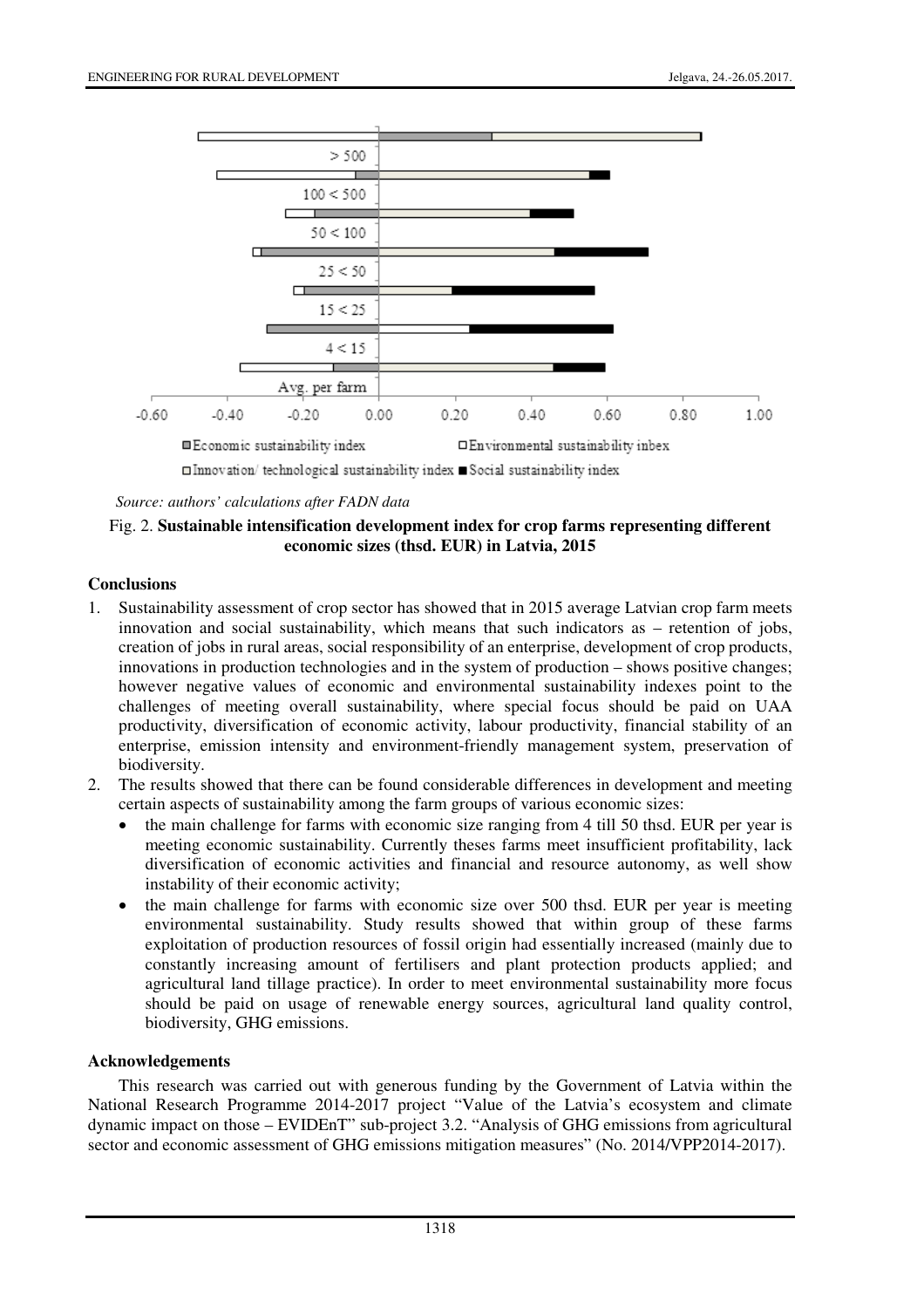# **References**

- 1. Tilman D., Fargione J.,Wolff B., D'Antonio C., Dobson A., Howarth R., Schindler D., Schlesinger W.H., Simberloff D., Swackhamer D. Forecasting agriculturally driven global environmental change. Science, vol. 292, 2001, pp. 281-284.
- 2. Alexandratos N., Bruinsma J. World agriculture towards 2030/2050: the 2012 revision. ESA Working paper No. 12-03. Rome, FAO, 2012. [online] [22.02.2017] Available: http://www.fao.org/docrep/016/ap106e/ap106e.pdf
- 3. Vitousek P.M., Mooney H.A., Lubchenco J., Melillo J.M. Human domination of earth's ecosystems. Science, vol. 277, issue 5325, 1997, pp. 494-499.
- 4. Charles H., Godfray H.C., Beddington J.R., Crute I.R., Haddad L., Lawrence D., Muir J.F., Pretty J., Robinson S., Thomas S.M., Toulmin C. Food security: the challenge of feeding 9 billion people. Science 327, (2010) 812-818.
- 5. Bartelmus P. Quantitative Eco–nomics. How sustainable are our economies? Springer Science and Business Media B.V, 2008, 329 p.
- 6. Buckwell A., Heissenhuber A., Blum W. Sustainable intensification of european agriculture. Centre for European Policy Studies, 2014. [online] [24.02.2017] Available: http://www.risefoundation.eu/images/files/2014/2014\_ %20SI\_RISE\_FULL\_EN.pdf
- 7. Sustainable development in the European Union. [online] [24.02.2017] Available: http://ec.europa.eu/eurostat/documents/3217494/6987735/KS-GU-15-001-EN-N.pdf/425b049bcc3d-447b-84d7-0d06a39c261f
- 8. Indicators of Sustainable Development: Guidelines and Methodologies. [online] [20.02.2017] Available: http://www.un.org/esa/sustdev/natlinfo/indicators/guidelines.pdf
- 9. Agri Environmental Indicators for Agriculture. [online] [21.02.2017] Available: http://www.oecd.org/agriculture/sustainable-agriculture/agri-environmentalindicators.htm
- 10. Towards Green Growth: Monitoring Progress. OECD Indicators. [online] [20.02.2017] Available: http://www.oecd.org/greengrowth/48224574.pdf
- 11. OECD Better Life Index. [online] [20.02.2017] Available: http://www.oecdbetterlifeindex.org/#/11111111111
- 12. Compendium of OECD well-being indicators. [online] [20.02.2017] Available: http://www.oecd.org/general/compendiumofoecdwell-beingindicators.htm
- 13. Environmental Performance Index. JRC Analysis and Recommendations, 2014. [online] [20.02.2017] Available: http://archive.epi.yale.edu/
- 14. Working Guidebook to the National Footprint Accounts. [online] [20.02.2017] Available: http://www.footprintnetwork.org/images/article\_uploads/NFA %202014 %20Guidebook %207- 14-14.pdf
- 15. Living Planet Report. WWF International, 2014. [online] [23.02.2017] Available: http://wwf.panda.org/about\_our\_earth/all\_publications/living\_planet\_report/
- 16. Poppe K., Vrolijk H., Dolman M., Silvis H. FLINT Farm-level Indicators for New Topics in policy evaluation: an introduction. Studies in Agricultural Economics, vol. 118, No. 3, 2016, pp. 116-122.
- 17. Herrera B., Gerster-Bentaya M., Knierim A. Stakeholders' perceptions of sustainability measurement at farm level. Studies in Agricultural Economics, vol. 118, 2016, pp. 131-137.
- 18. Pope J., Bond A., Morrison-Saunders A., Retief F. Advancing the theory and practice of impact assessment: setting the research agenda. Environmental Impact Assessment Review, vol. 41, 2013, pp. 1-9.
- 19. Bond A., Morrison-Saunders A., Pope J. Sustainability assessment: the state of the art. Impact Assessment and Project Appraisal, vol. 30:1, 2012, pp. 53-62.
- 20. Häni F., Braga F., Stämpfli A., Keller T., Fisher M., Porche H. RISE, a tool for holistic sustainability assessment at the farm level. International food and agribusiness management review, vol. 6(4), 2003, pp. 78-90.
- 21. Van Cauwenbergh N., Biala K., Bielders C., Brouckaert V., Franchois L., Cidad V.G., Hermy M., Mathijs E., Muys B., Reijnders J., Sauvenier X., Valckx J., Vanclooster M., der Veken B.V., Wauters E., Peeters A. SAFE – a hierarchical framework for assessing the sustainability of agricultural systems. Agricultural Ecosystems Environment, vol. 120, 2007, pp. 229-242.